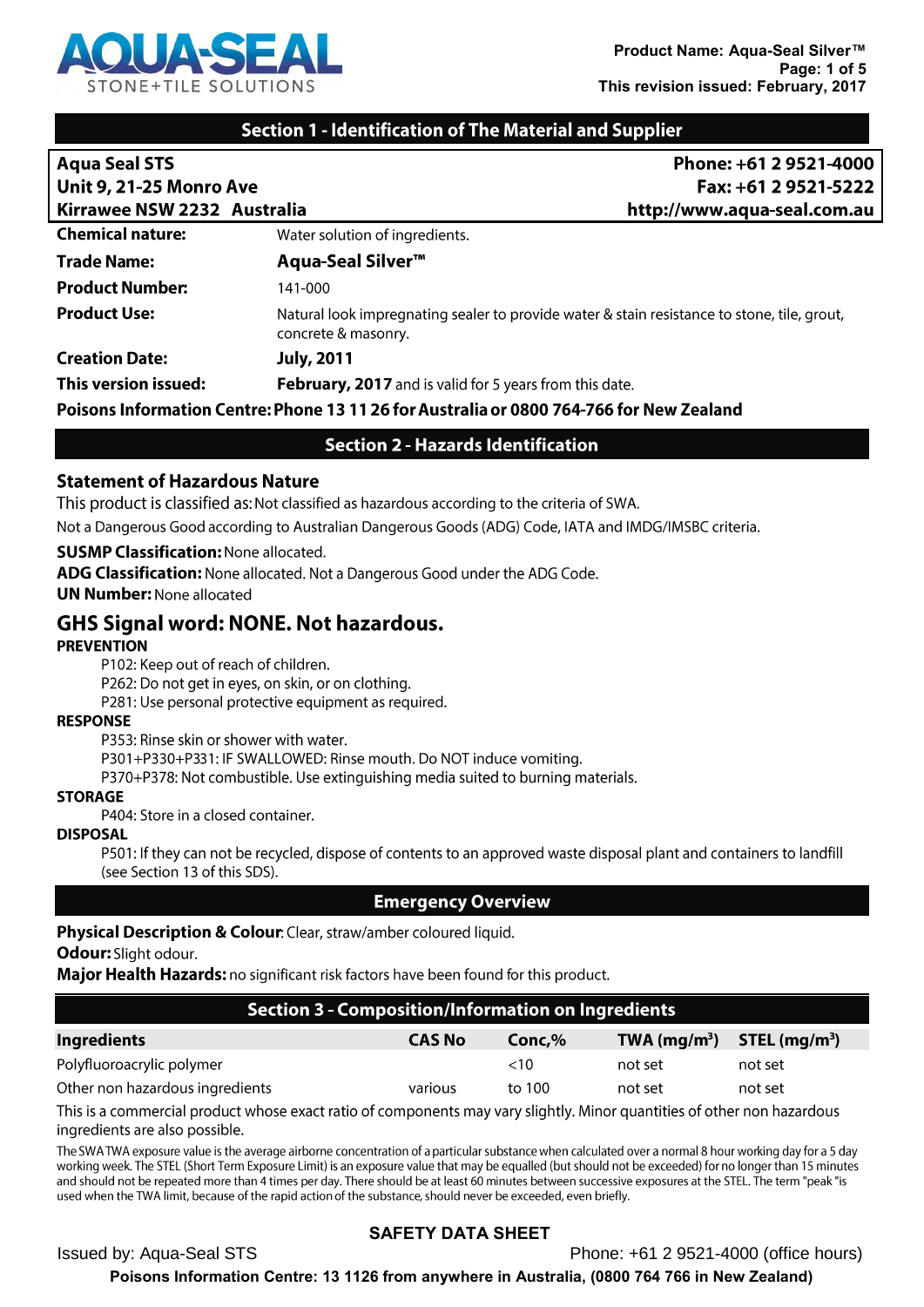

# **Section 4 - First Aid Measures**

# **General Information:**

You should call The Poisons Information Centre if you feel that you may have been poisoned, burned or irritated by this product. The number is 13 1126 from anywhere in Australia (0800 764 766 in New Zealand) and is available at all times. Have this SDS with you when you call.

**Inhalation:** First aid is not generally required. If in doubt, contact a Poisons Information Centre or a doctor.

Skin Contact: Irritation is unlikely. However, if irritation does occur, flush with lukewarm, gently flowing water for 5 minutes or until chemical is removed.

Eye Contact: No effects expected. If irritation does occur, flush contaminated eye(s) with lukewarm, gently flowing water for 5 minutes or until the product is removed. Obtain medical advice if irritation becomes painful or lasts more than a few minutes. Take special care if exposed person is wearing contact lenses.

Ingestion: If product is swallowed or gets in mouth, do NOT induce vomiting; wash mouth with water and give some water to drink. If symptoms develop, or if in doubt contact a Poisons Information Centre or a doctor.

# **Section 5 - Fire Fighting Measures**

Fire and Explosion Hazards: The major hazard in fires is usually inhalation of heated and toxic or oxygen deficient (or both), fire gases. There is no risk of an explosion from this product under normal circumstances if it is involved in a fire. Only small quantities of decomposition products are expected from this product at temperatures normally achieved in a fire. This will only occur after heating to dryness.

Fire decomposition products from this product are likely to be irritating if inhaled.

**Extinguishing Media:** Not Combustible. Use extinguishing media suited to burning materials.

Fire Fighting: If a significant quantity of this product is involved in a fire, call the fire brigade.

| <b>Flash point:</b>              | Does not burn.                  |
|----------------------------------|---------------------------------|
| <b>Upper Flammability Limit:</b> | Does not burn.                  |
| <b>Lower Flammability Limit:</b> | Does not burn.                  |
| <b>Autoignition temperature:</b> | Not applicable - does not burn. |
| <b>Flammability Class:</b>       | Does not burn.                  |
|                                  |                                 |

# **Section 6 - Accidental Release Measures**

Accidental release: Minor spills do not normally need any special cleanup measures. In the event of a major spill, prevent spillage from entering drains or water courses. As a minimum, wear overalls, goggles and gloves. Suitable materials for protective clothing include rubber, PVC. Eye/face protective equipment should comprise as a minimum, protective goggles. If there is a significant chance that vapours or mists are likely to build up in the cleanup area, we recommend that you use a respirator. Usually, no respirator is necessary when using this product. However, if you have any doubts consult the Australian Standard mentioned below (section 8).

Stop leak if safe to do so, and contain spill. Absorb onto sand, vermiculite or other suitable absorbent material. If spill is too large or if absorbent material is not available, try to create a dike to stop material spreading or going into drains or waterways. Sweep up and shovel or collect recoverable product into labelled containers for recycling or salvage, and dispose of promptly. Recycle containers wherever possible after careful cleaning. After spills, wash area preventing runoff from entering drains. If a significant quantity of material enters drains, advise emergency services. This material may be suitable for approved landfill. Ensure legality of disposal by consulting regulations prior to disposal. Thoroughly launder protective clothing before storage or re-use. Advise laundry of nature of contamination when sending contaminated clothing to laundry.

# **Section 7 - Handling and Storage**

Handling: Keep exposure to this product to a minimum, and minimise the quantities kept in work areas. Check Section 8 of this SDS for details of personal protective measures, and make sure that those measures are followed. The measures detailed below under "Storage" should be followed during handling in order to minimise risks to persons using the product in the workplace. Also, avoid contact or contamination of product with incompatible materials listed in Section 10.

**Storage:** Store packages of this product in a cool place. Make sure that containers of this product are kept tightly closed. Make sure that the product does not come into contact with substances listed under "Incompatibilities" in Section 10. Some liquid preparations settle or separate on standing and may require stirring before use. Check packaging - there may be further storage instructions on the label.

# **SAFETY DATA SHEET**

Phone: +61 2 9521-4000 (office hours) **Issued by: Aqua-Seal STS** Poisons Information Centre: 13 1126 from anywhere in Australia, (0800 764 766 in New Zealand)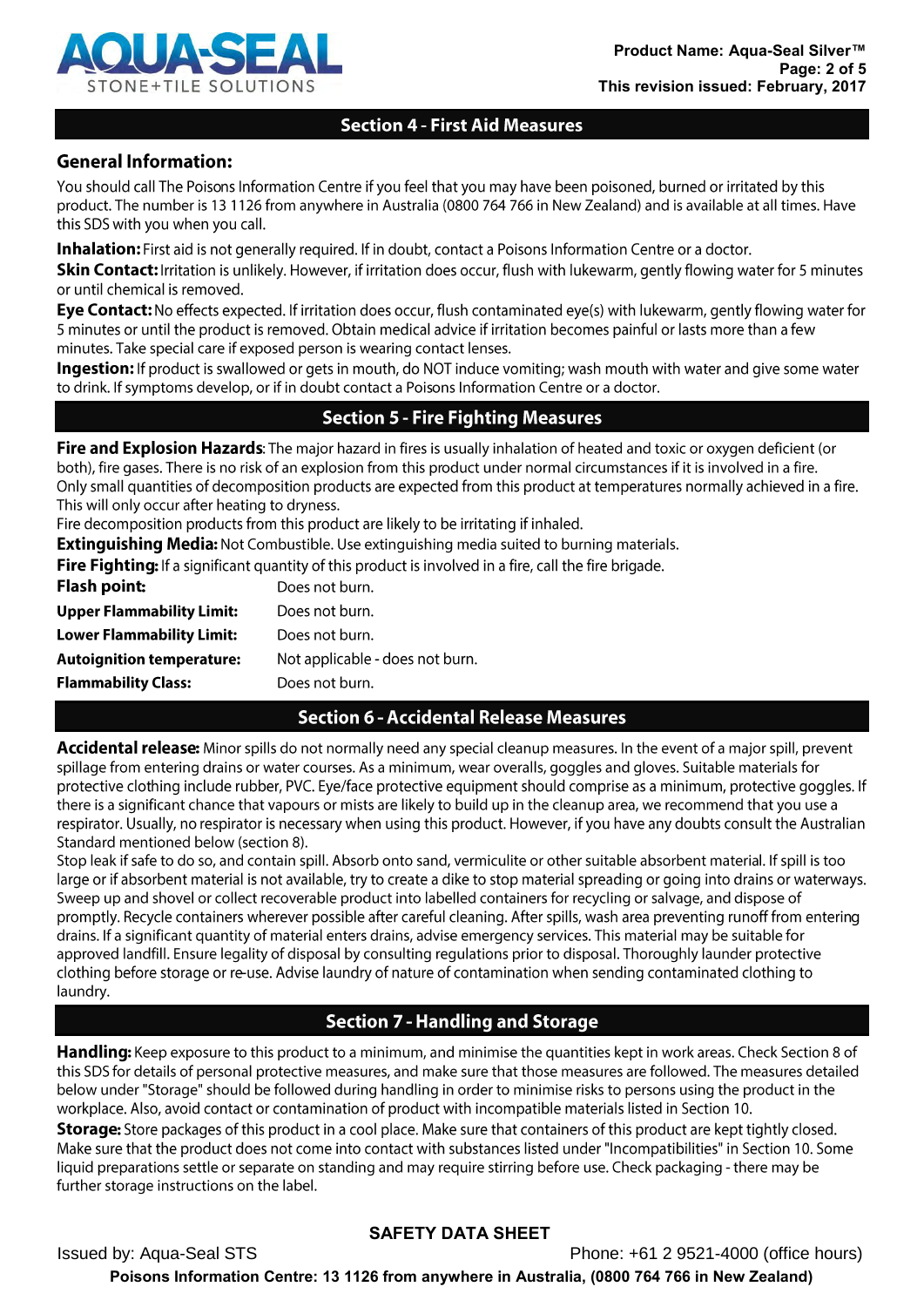

### **Section 8 - Exposure Controls and Personal Protection**

The following Australian Standards will provide general advice regarding safety clothing and equipment:

Respiratory equipment: AS/NZS 1715, Protective Gloves: AS 2161, Occupational Protective Clothing: AS/NZS 4501 set 2008, Industrial Eye Protection: AS1336 and AS/NZS 1337, Occupational Protective Footwear: AS/NZS2210.

**SWA Exposure Limits** 

 $STEL$  (mg/m<sup>3</sup>)

Exposure limits have not been established by SWA for any of the significant ingredients in this product.

 $TWA$  (mg/m<sup>3</sup>)

No special equipment is usually needed when occasionally handling small quantities. The following instructions are for bulk handling or where regular exposure in an occupational setting occurs without proper containment systems.

Ventilation: This product should only be used in a well ventilated area. If natural ventilation is inadequate, use of a fan is suggested.

Eye Protection: Eye protection such as protective glasses or goggles is recommended when this product is being used. Skin Protection: The information at hand indicates that this product is not harmful and that normally no special skin protection is necessary. However, we suggest that you routinely avoid contact with all chemical products and that you wear suitable gloves (preferably elbow-length) when skin contact is likely.

Protective Material Types: We suggest that protective clothing be made from the following materials: rubber, PVC. Respirator: Usually, no respirator is necessary when using this product. However, if you have any doubts consult the Australian Standard mentioned above.

### **Section 9 - Physical and Chemical Properties:**

| <b>Physical Description &amp; colour:</b> | Clear, straw/amber coloured liquid.       |
|-------------------------------------------|-------------------------------------------|
| Odour:                                    | Slight odour.                             |
| <b>Boiling Point:</b>                     | Approximately 100°C at 100kPa.            |
| <b>Freezing/Melting Point:</b>            | Approximately 0°C.                        |
| <b>Volatiles:</b>                         | Water component.                          |
| <b>Vapour Pressure:</b>                   | 2.37 kPa at 20°C (water vapour pressure). |
| <b>Vapour Density:</b>                    | No data.                                  |
| <b>Specific Gravity:</b>                  | 1.00 approx                               |
| <b>Water Solubility:</b>                  | Completely soluble in water.              |
| pH:                                       | Approx 8.0                                |
| <b>Volatility:</b>                        | No data.                                  |
| <b>Odour Threshold:</b>                   | No data.                                  |
| <b>Evaporation Rate:</b>                  | No data.                                  |
| <b>Coeff Oil/water Distribution:</b>      | No data                                   |
| <b>Autoignition temp:</b>                 | Not applicable - does not burn.           |

# **Section 10 - Stability and Reactivity**

Reactivity: This product is unlikely to react or decompose under normal storage conditions. However, if you have any doubts, contact the supplier for advice on shelf life properties.

Conditions to Avoid: This product should be kept in a cool place, preferably below 30°C. Keep containers tightly closed. **Incompatibilities:** Avoid water-reactive materials, heat or contact with peroxides or other catalysts..

Fire Decomposition: Only small quantities of decomposition products are expected from this product at temperatures normally achieved in a fire. This will only occur after heating to dryness. Combustion forms carbon dioxide, and if incomplete, carbon monoxide. Water is also formed. May form hydrogen fluoride gas and other compounds of fluorine. Carbon monoxide poisoning produces headache, weakness, nausea, dizziness, confusion, dimness of vision, disturbance of judgment, and unconsciousness followed by coma and death.

Polymerisation: This product will not undergo polymerisation reactions.

# **Section 11 - Toxicological Information**

#### **Local Effects: Target Organs:**

There is no data to hand indicating any particular target organs.

# **SAFETY DATA SHEET**

**Issued by: Aqua-Seal STS** Phone: +61 2 9521-4000 (office hours) Poisons Information Centre: 13 1126 from anywhere in Australia, (0800 764 766 in New Zealand)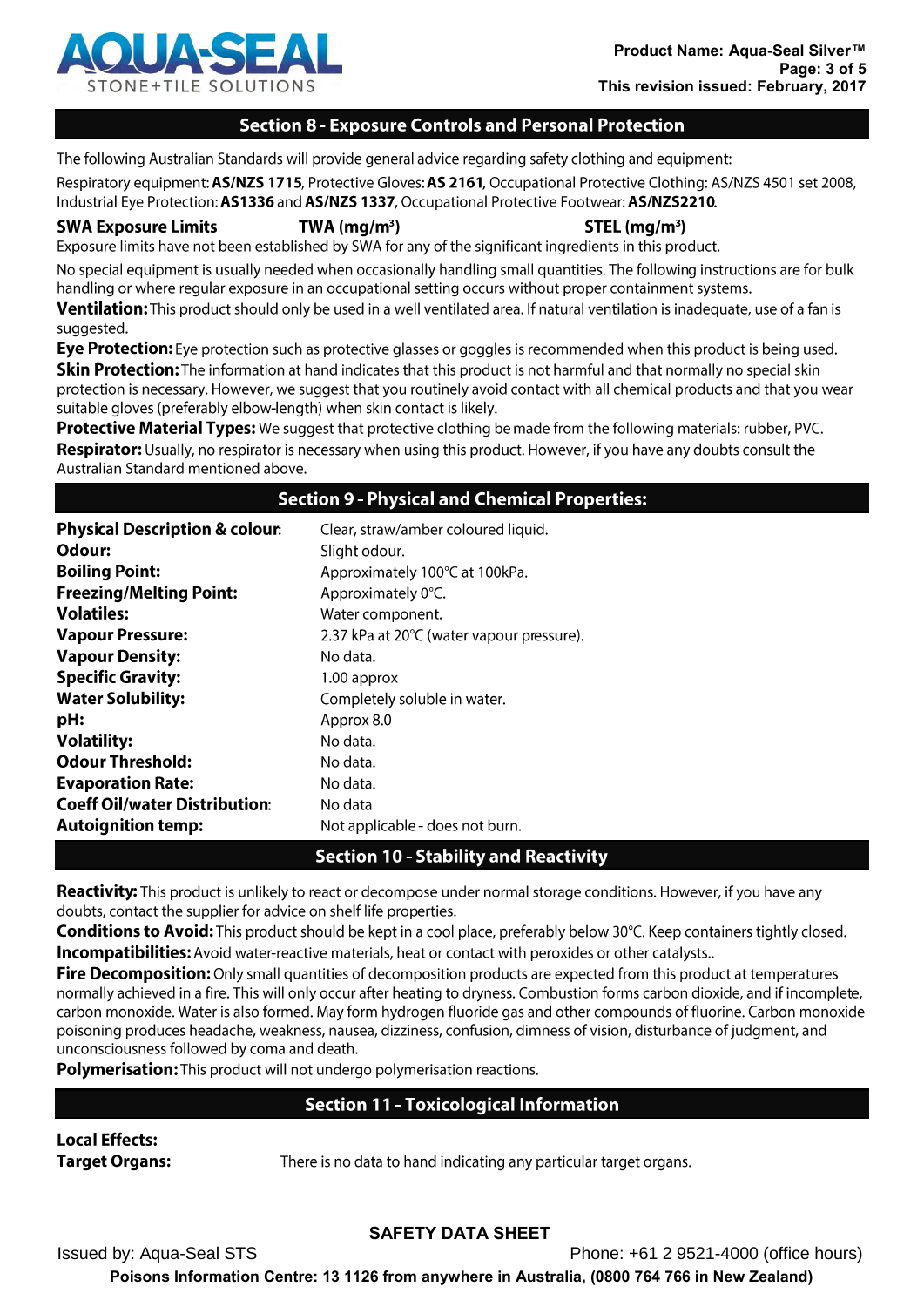

# **Classification of Hazardous Ingredients**

Ingredient

**Risk Phrases** 

No ingredient mentioned in the HSIS Database is present in this product at hazardous concentrations.

## **Potential Health Effects**

### **Inhalation:**

**Short Term Exposure:** Available data indicates that this product is not harmful. In addition product is unlikely to cause any discomfort or irritation.

Long Term Exposure: No data for health effects associated with long term inhalation.

### **Skin Contact:**

**Short Term Exposure:** Available data indicates that this product is not harmful. It should present no hazards in normal use. However product may be mildly irritating, but is unlikely to cause anything more than mild discomfort which should disappear once contact ceases.

Long Term Exposure: No data for health effects associated with long term skin exposure.

### **Eye Contact:**

**Short Term Exposure:** This product may be irritating to eyes, but is unlikely to cause anything more than mild transient discomfort.

Long Term Exposure: No data for health effects associated with long term eye exposure.

#### Ingestion:

Short Term Exposure: Significant oral exposure is considered to be unlikely. However, this product may be irritating to mucous membranes but is unlikely to cause anything more than transient discomfort.

Long Term Exposure: No data for health effects associated with long term ingestion.

#### **Carcinogen Status:**

**SWA:** No significant ingredient is classified as carcinogenic by SWA.

NTP: No significant ingredient is classified as carcinogenic by NTP.

**IARC:** No significant ingredient is classified as carcinogenic by IARC.

### **Section 12 - Ecological Information**

Insufficient data to be sure of status.

# **Section 13 - Disposal Considerations**

**Disposal:** This product may be recycled if unused, or if it has not been contaminated so as to make it unsuitable for its intended use. If it has been contaminated, it may be possible to separate the contamination in some way. Only if neither of these options is suitable, consider landfill.

### **Section 14 - Transport Information**

**UN Number:** This product is not classified as a Dangerous Good by ADG, IATA or IMDG/IMSBC criteria. No special transport conditions are necessary unless required by other regulations.

# **Section 15 - Regulatory Information**

AICS: All of the significant ingredients in this formulation are compliant with NICNAS regulations.

# **Section 16 - Other Information**

#### This SDS contains only safety-related information. For other data see product literature.

| <b>Acronyms:</b>  |                                                                                       |
|-------------------|---------------------------------------------------------------------------------------|
| ADG Code          | Australian Code for the Transport of Dangerous Goods by Road and Rail $(7th$ edition) |
| <b>AICS</b>       | Australian Inventory of Chemical Substances                                           |
| <b>SWA</b>        | Safe Work Australia, formerly ASCC and NOHSC                                          |
| <b>CAS number</b> | Chemical Abstracts Service Registry Number                                            |

# **SAFETY DATA SHEET**

**Issued by: Aqua-Seal STS** 

Phone: +61 2 9521-4000 (office hours)

Poisons Information Centre: 13 1126 from anywhere in Australia, (0800 764 766 in New Zealand)